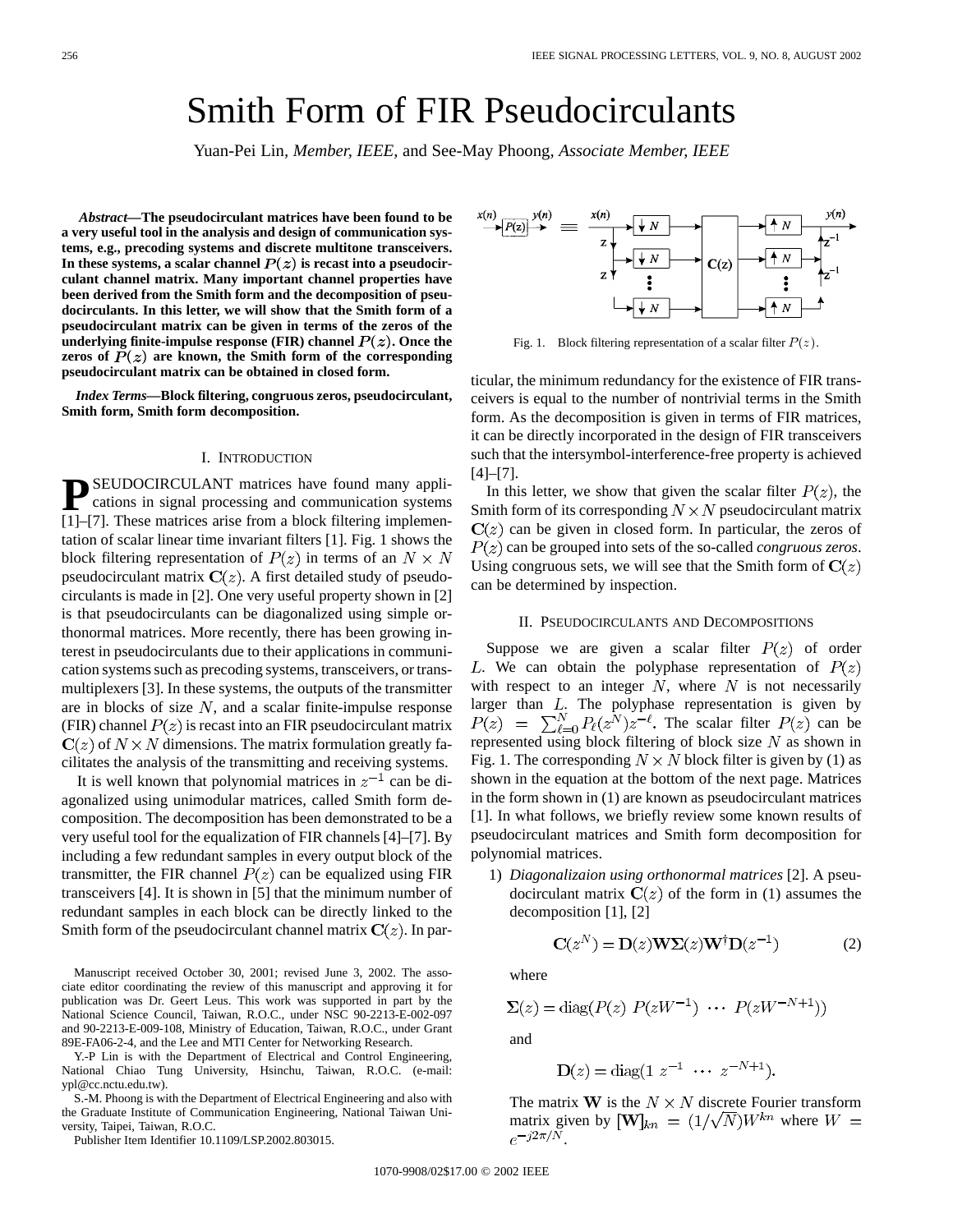2) *Zeros of pseudocirculants* [5]. Suppose the underlying scalar filter  $P(z)$  is a causal FIR filter of order L. Let the zeros be  $\alpha_{\ell}$ , for  $\ell = 1, 2, ..., L$  and  $P(z) = p_0 \prod_{\ell=1}^{L} (1 \alpha_{\ell} z^{-1}$ ). Then we have

$$
\det \mathbf{C}(z) = p_0^N \prod_{\ell=1}^L \left( 1 - \alpha_\ell^N z^{-1} \right). \tag{3}
$$

3) *Smith form decomposition.* An  $N \times N$  polynomial matrix  $C(z)$  in  $z^{-1}$  can be represented using the Smith form decomposition [1]

$$
\mathbf{C}(z) = \mathbf{U}(z)\mathbf{\Gamma}(z)\mathbf{V}(z) \tag{4}
$$

where all three matrices in the decomposition are matrix polynomials in the variable  $z^{-1}$ . The matrices  $U(z)$ and  $V(z)$  are unimodular matrices, i.e., matrices with determinants equal to a constant;  $\Gamma(z)$  is a diagonal matrix  $\mathbf{\Gamma}(z) = \text{diag}(\gamma_0(z) \gamma_1(z) \cdots \gamma_{N-1}(z))$ . Moreover, the unimodular matrices  $U(z)$  and  $V(z)$  can be so chosen that the polynomials  $\gamma_k(z)$  are monic (i.e., highest power has unity coefficient) and such that  $\gamma_k(z)$ is a factor of  $\gamma_{k+1}(z)$ , i.e.,  $\gamma_k(z)$  divides  $\gamma_{k+1}(z)$ . The matrix  $\Gamma(z)$ —called the *Smith form* of  $\Gamma(z)$ —is unique. But the matrices  $U(z)$  and  $V(z)$  are not unique. The decomposition can be obtained using a finite number of elementary row and column operations [1].

Note that from (2) we have

$$
\mathbf{C}(z) = \mathbf{D}(z^{1/N})\mathbf{W}\mathbf{\Sigma}(z^{1/N})\mathbf{W}^{\dagger}\mathbf{D}(z^{-1/N}).
$$

The expression contains  $z^{-1/N}$ , a fraction of a delay, which cannot be realized with a finite cost. On the other hand, matrices in the Smith decomposition are all FIR, and they can be used directly in FIR transceiver designs.

#### III. SMITH FORM OF PSEUDOCIRCULANTS

In this section, we will derive the Smith form  $\Gamma(z)$  of the pseudocirculant matrix  $C(z)$ . Given the zeros  $\{\alpha_\ell\}_{\ell=1}^L$  of the scalar filter  $P(z)$ , we will see that the diagonal terms  $\gamma_k(z)$  of the Smith form can be given in terms of  $\alpha_{\ell}$ . Consider the Smith form decomposition in (4). Since det  $U(z)$  and det  $V(z)$  are both constants, we have

$$
\det \mathbf{C}(z) = c \det \mathbf{\Gamma}(z) = c \Pi_{k=0}^{N-1} \gamma_k(z)
$$

where  $c = \det U(z) \det V(z)$ . This means that the zeros of  $\gamma_k(z)$  are those of  $\mathbf{C}(z)$ .

*Definition 1: Congruous Zeros:* A set of zeros  $\{\alpha_{k_1}, \alpha_{k_2}, \ldots, \alpha_{k_n}\}\$  of  $P(z)$  are congruous with respect

to N if 1) 
$$
\alpha_{k_1}, \alpha_{k_2}, \ldots, \alpha_{k_q}
$$
 are distinct and 2)  $\alpha_{k_1}^N = \alpha_{k_2}^N = \cdots = \alpha_{k_q}^N$ .

The zeros that are congruous are distinct; however, their magnitudes are the same, and their angles differ by an integer multiple of  $2\pi/N$ . They can be expressed as the rotation of each other:

$$
\alpha_{k_j} = \alpha_{k_1} W^{-n_j}
$$
, where  $W = e^{-j2\pi/N}$ ,  $1 \le n_j < N$ ,  
\n $j = 1, 2, ..., q$ . (5)

The numbers  $n_i$  are distinct.

*Lemma 1:* Let  $\mathbf{C}(z)$  be a pseudocirculant matrix with diagonalization and Smith form decomposition as given in (2) and (4). Then,  $\text{rank}(\mathbf{C}(z^N)) = \text{rank}(\mathbf{\Sigma}(z)) = \text{rank}(\mathbf{\Gamma}(z^N)).$ 

*Proof:* The rank of  $C(z^N)$  is the same as the rank of  $\Sigma(z)$ because W and  $D(z)$  in (2) are nonsingular. On the other hand, the matrices  $U(z)$  and  $V(z)$  in the Smith form decomposition (4) are unimodular; they are nonsingular for all  $z$ . Therefore, the rank of  $C(z^N)$ ,  $\Sigma(z)$ , and  $\Gamma(z^N)$  are the same for all z.

*Lemma 2:* Let  $B = {\alpha_{k_1}, \alpha_{k_2}, \dots, \alpha_{k_q}}$  be a set of congruous zeros with respect to  $N$ . Suppose no other zeros can be included in  $B$  to form a larger congruous set. Then

- 1)  $\text{rank}(\mathbf{C}(\alpha_{k_1}^N)) = N q.$
- 2) Diagonal terms  $\gamma_k(z)$  in the Smith form of satisfy the property that exactly  $q$  terms have the factor  $(1 - \alpha_k^N z^{-1})$ . The q terms are  $\gamma_{N-q}(z), \gamma_{N-q+1}(z), \ldots, \gamma_{N-1}(z).$

*Proof:* As the zeros  $\alpha_{k_1}, \alpha_{k_2}, \dots, \alpha_{k_q}$  are congruous, they can be expressed as in (5). Consider the terms on the diagonal of  $\Sigma(z)$  in (2). Observe that  $P(zW^{-n_j})|_{z=\alpha_{k_1}}$  =  $P(\alpha_{k_1}W^{-n_j}) = P(\alpha_{k_j}) = 0, j = 1, 2, ..., q$ . Therefore, we have  $\text{rank}(\Sigma(\alpha_{k_1})) = N - q$ . By Lemma 1, this implies that . This, in terms, means that the diagonal terms of the Smith form contain the factor  $(1 - \alpha_{k_1}^N z^{-1})$ . As  $\gamma_k(z)$  divides  $\gamma_{k+1}(z)$ , we arrive at the second result of the lemma.

Lemma 2 provides us with the link between congruous zeros of the scalar filter  $P(z)$  and the Smith form of  $C(z)$ . Let us partition the zeros of  $P(z)$  into sets of congruous zeros. Each set contains either congruous zeros or a single zero, and no two sets can be combined to form a larger congruous set. In this case, the number of congruous sets is minimum. Suppose there are a total of s congruous sets  $B_1, B_2, \ldots, B_s$ . Denoting the cardinality of as  $\ell_i$ , we have  $\sum_{i=1}^s \ell_i = L$ . Without loss of generality, we assume  $\ell_1 \leq \ell_2 \cdots \leq \overline{\ell}_s$ . Let

$$
B_j = \{ \alpha_{j,1}, \alpha_{j,2}, \dots, \alpha_{j,\ell_j} \}, \qquad j = 1, 2, \dots, s. \tag{6}
$$

Using Lemma 2, we see that  $\gamma_{N-k}(z)$ , for  $k = 1, 2, \ldots, \ell_j$  contains the factor  $(1-\alpha_{i,1}^N z^{-1})$ . In other words,  $\gamma_{N-k}(z)$  contains

$$
\mathbf{C}(z) = \begin{pmatrix} P_0(z) & z^{-1}P_{N-1}(z) & z^{-1}P_{N-2}(z) & \cdots & z^{-1}P_1(z) \\ P_1(z) & P_0(z) & z^{-1}P_{N-1}(z) & \cdots & z^{-1}P_2(z) \\ \vdots & \vdots & \vdots & \ddots & \vdots \\ P_{N-1}(z) & P_{N-2}(z) & P_{N-3}(z) & \cdots & P_0(z) \end{pmatrix}_{N \times N}
$$
(1)